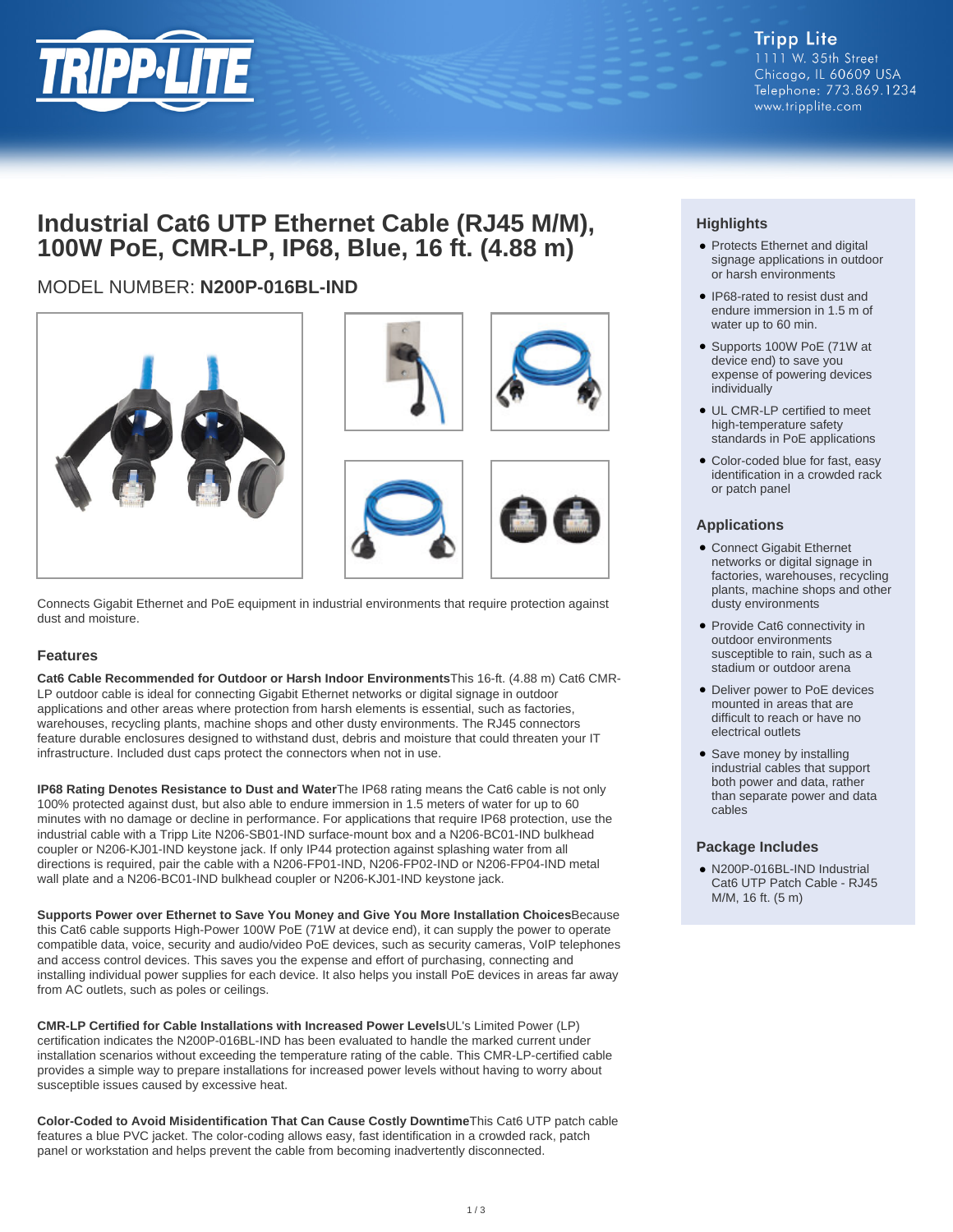

# **Specifications**

П

| <b>OVERVIEW</b>                    |                                                               |  |
|------------------------------------|---------------------------------------------------------------|--|
| <b>UPC Code</b>                    | 037332251961                                                  |  |
| Technology                         | Cat6; PoE                                                     |  |
| <b>POWER</b>                       |                                                               |  |
| Power Over Cable (PoC) Support     | No                                                            |  |
|                                    |                                                               |  |
| <b>PHYSICAL</b>                    |                                                               |  |
| Cable Jacket Color                 | <b>Blue</b>                                                   |  |
| Cable Jacket Material              | <b>PVC</b>                                                    |  |
| Cable Jacket Rating                | CMR-LP; LP5                                                   |  |
| Cable Shielding                    | <b>UTP</b>                                                    |  |
| Cable Outer Diameter (OD)          | $6.5 +/- 0.3$ mm                                              |  |
| Number of Conductors               | 4 Pair                                                        |  |
| <b>Conductor Material</b>          | Solid Copper                                                  |  |
| Cable Length (ft.)                 | 16                                                            |  |
| Cable Length (m)                   | 4.88                                                          |  |
| Cable Length (in.)                 | 192                                                           |  |
| Cable Length (cm)                  | 487.68                                                        |  |
| <b>ENVIRONMENTAL</b>               |                                                               |  |
| <b>Operating Temperature Range</b> | 14 to 140°F (-10 to 60°C)                                     |  |
| Storage Temperature Range          | -4 to 158°F (-20 to 70°C)                                     |  |
| <b>Relative Humidity</b>           | 0% to 90% RH                                                  |  |
| <b>COMMUNICATIONS</b>              |                                                               |  |
| Bandwidth per TIA Standard         | 250 MHz                                                       |  |
| Network Compatibility              | 1 Gbps (Gigabit)                                              |  |
|                                    |                                                               |  |
| <b>CONNECTIONS</b>                 |                                                               |  |
| PoE Capability                     | 100W (802.3bt); 15.4W (802.3af); 30W (802.3at); 60W (802.3bt) |  |
| Side A - Connector 1               | RJ45 (MALE)                                                   |  |
| Side B - Connector 1               | RJ45 (MALE)                                                   |  |
| <b>Crossover Wiring</b>            | Yes                                                           |  |